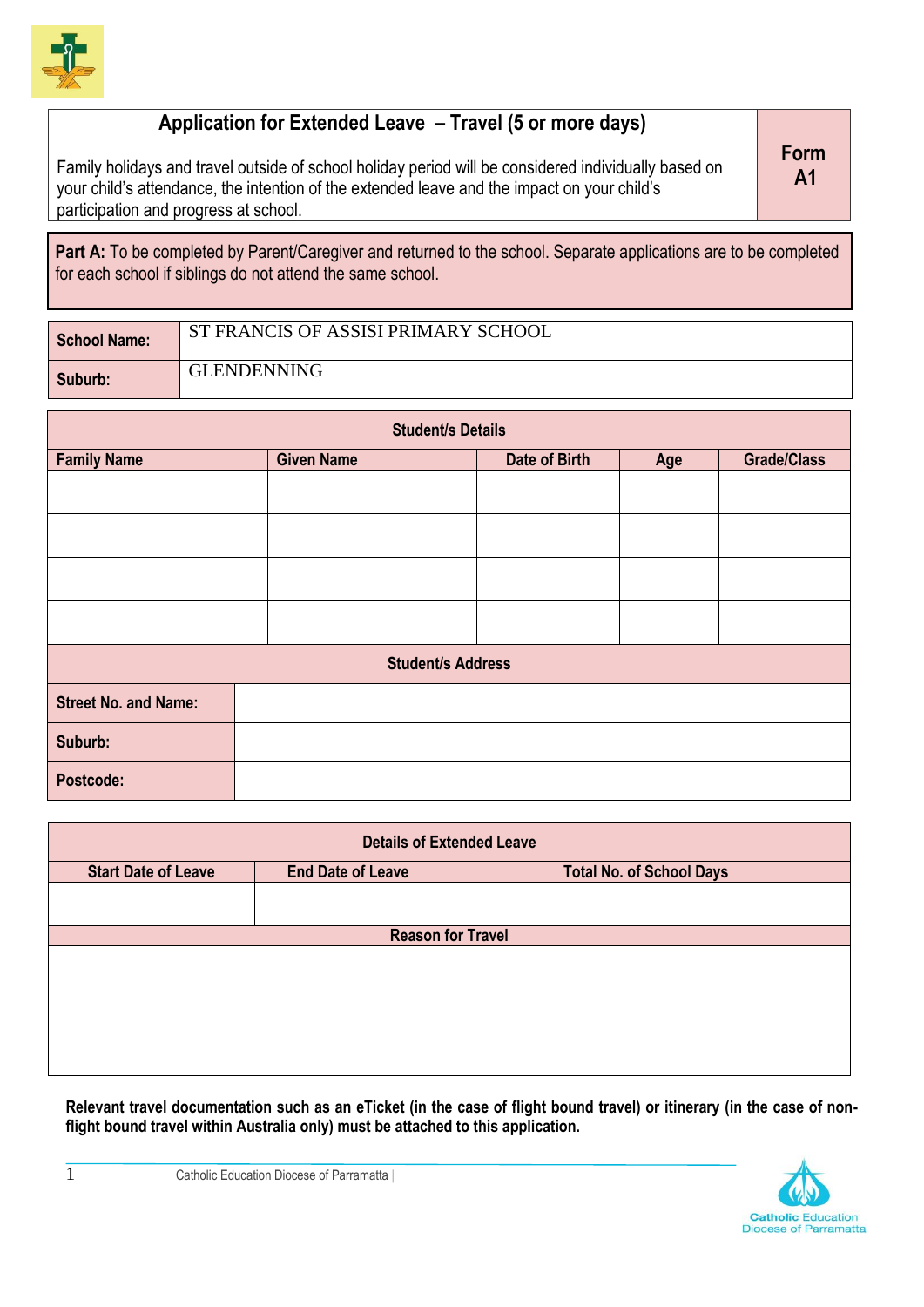

## **Details of Prior Approved Extended Leave - Travel**

| Are there any current or previous applications for extended leave during this current school year? (Please tick) | Yes       |  |
|------------------------------------------------------------------------------------------------------------------|-----------|--|
| If yes, please provide details of previous extended leave below.                                                 | <b>No</b> |  |

| <b>Previous Leave Start Date</b> | <b>Previous Leave End Date</b> | No. of School Days |
|----------------------------------|--------------------------------|--------------------|
|                                  |                                |                    |
|                                  |                                |                    |

| <b>Parent/Caregiver Details</b> |  |                   |  |                                  |                  |  |
|---------------------------------|--|-------------------|--|----------------------------------|------------------|--|
| <b>Family Name</b>              |  | <b>Given Name</b> |  | <b>Relationship to Student/s</b> |                  |  |
|                                 |  |                   |  |                                  |                  |  |
| <b>Street No. and Name:</b>     |  |                   |  |                                  | Postcode:        |  |
| Suburb:                         |  |                   |  |                                  | <b>Phone No:</b> |  |

As the parent/caregiver and the applicant for the above mentioned student/s, I hereby apply for a Certificate of Extended Leave – Travel and understand that my child/children will be granted a period of extended leave upon acceptance by the Principal for the reason provided.

I understand that, if the application is accepted:

- o I am responsible for the supervision of the student/s during the period of extended leave
- o The accepted period of extended leave is limited to the period indicated
- o The accepted period of extended leave is subject to the conditions listed on the Certificate of Extended Leave
- o The period of extended leave will count towards my child's/children's absences from school.

I declare that the information provided in this application is to the best of my knowledge and belief; accurate and complete. I recognise that should statements in this application later prove to be false or misleading any decision made as a result of this application may be reversed. I further recognise that a failure to comply with any condition set out in the application may result in the provided period of extended leave being cancelled.

| Signature of Parent/Caregiver | <b>Date</b> |
|-------------------------------|-------------|
|                               |             |
|                               |             |

## **Privacy Statement**

The information provided will be used to process the student's Application for Extended Leave – Travel during the period indicated. It will only be disclosed for the following purposes:

- o General student administration relating to the education and welfare of the student
- o Communication with students and parents/caregivers
- o To ensure the health, safety and welfare of students, staff and visitors to the school
- o State and national reporting purposes
- o For any other purpose required by law